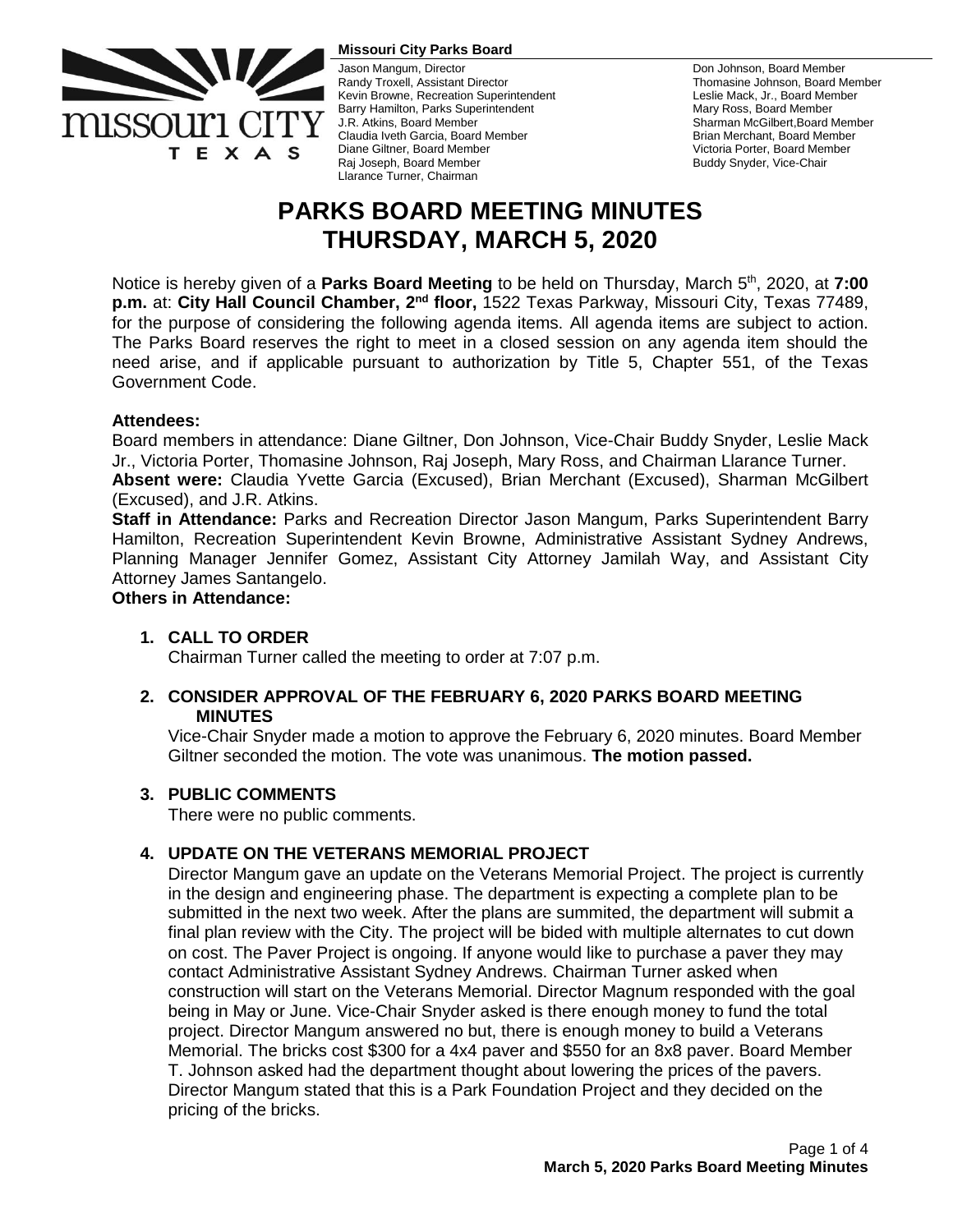## **5. UPDATE ON THE PARKS FOUNDATION**

Director Mangum gave an update on the Missouri City Parks Foundation. The Parks Foundation's Fundraising Action Plan was included in the packet. He stated that the Foundation has hired a grant contractor to help with grants and administrative items. They will be having a Strategic Planning Retreat on April  $1<sup>st</sup>$ , 2020 to help them develop a strategic plan. Board Member D. Johnson questioned if the Foundation had any potential project they would be working on. Director Magnum answered yes, The Foundation has master plans, the parks assessment, and ideas from the community.

## **6. UPDATE ON THE OUTDOOR ART POLICY**

Director Mangum gave an update on the Arts in Public Places Program. The draft of the policy was provided in the packet. Director Mangum welcomed the Board to provide any comments or concerns about the policy. Chairman Turner asked will this be presented to The Planning Commission. Director Mangum stated that could be planned for the commission to view as well. Vice-Chair Snyder asked what would be the target date to present the Art Program to Council. Director Mangum stated the date will depend on the feedback that is given from the public about the policy. Director Mangum also mentioned that the ordinance has to pass by Council twice before being approved.

## **7. CONSIDER APPROVAL OF RECOGNIZED SPORTS ASSOCIATION RENEWALS** *a. STAMO Pony Baseball*

Request to utilize baseball fields at Sta-Mo Park. Currently in good standing with the City and have the required paperwork. Board Member Mack motioned to approve. Seconded by Board Member D. Johnson to accept RSA renewal. The vote was unanimous. **The motion passed.**

## *b. Missouri City Little League Baseball*

Request to utilize baseball fields at Community Park. Currently in good standing with the City and have the required paperwork. Board Member D. Johnson motioned to approve. Seconded by Vice-Chair Snyder to accept RSA renewal. The vote was unanimous. **The motion passed.**

#### *c. Fun Fair Positive Soccer*

Request to utilize soccer fields at Roane Park. Currently in good standing with the City and have the required paperwork. Board Member D. Johnson motioned to approve. Seconded by Board Member Porter to accept RSA renewal. The vote was unanimous. **The motion passed.**

#### *d. RISE Soccer Club*

Request to utilize soccer fields at Community Park. Currently in good standing with the City and have the required paperwork. Board Member Giltner motioned to approve. Seconded by Board Member D.Johnson to accept RSA renewal. The vote was unanimous. **The motion passed.**

## **8. OVERVIEW OF PARKLAND DEDICATION PURPOSE AND PROCEDURES (27:20)** *Planning Manager: Jennifer Gomez*

Planning Manager Jennifer Gomez explained the process of parkland proposals and how they come to be reviewed by the Parks Board. Following review, Parks Board concludes with a recommendation that gets passed to the Planning and Zoning Commission, which ultimately moves to consideration of City Council. Planning Manager Gomez defined neighborhood parks, park zones, and types of land dedications including alternative money donations. Board Member T. Johnson asked about approving with conditions. Planning Manager Gomez explained that the conditions would be located in the Parks Board Minutes that will be given to the Planning and Zoning Commission.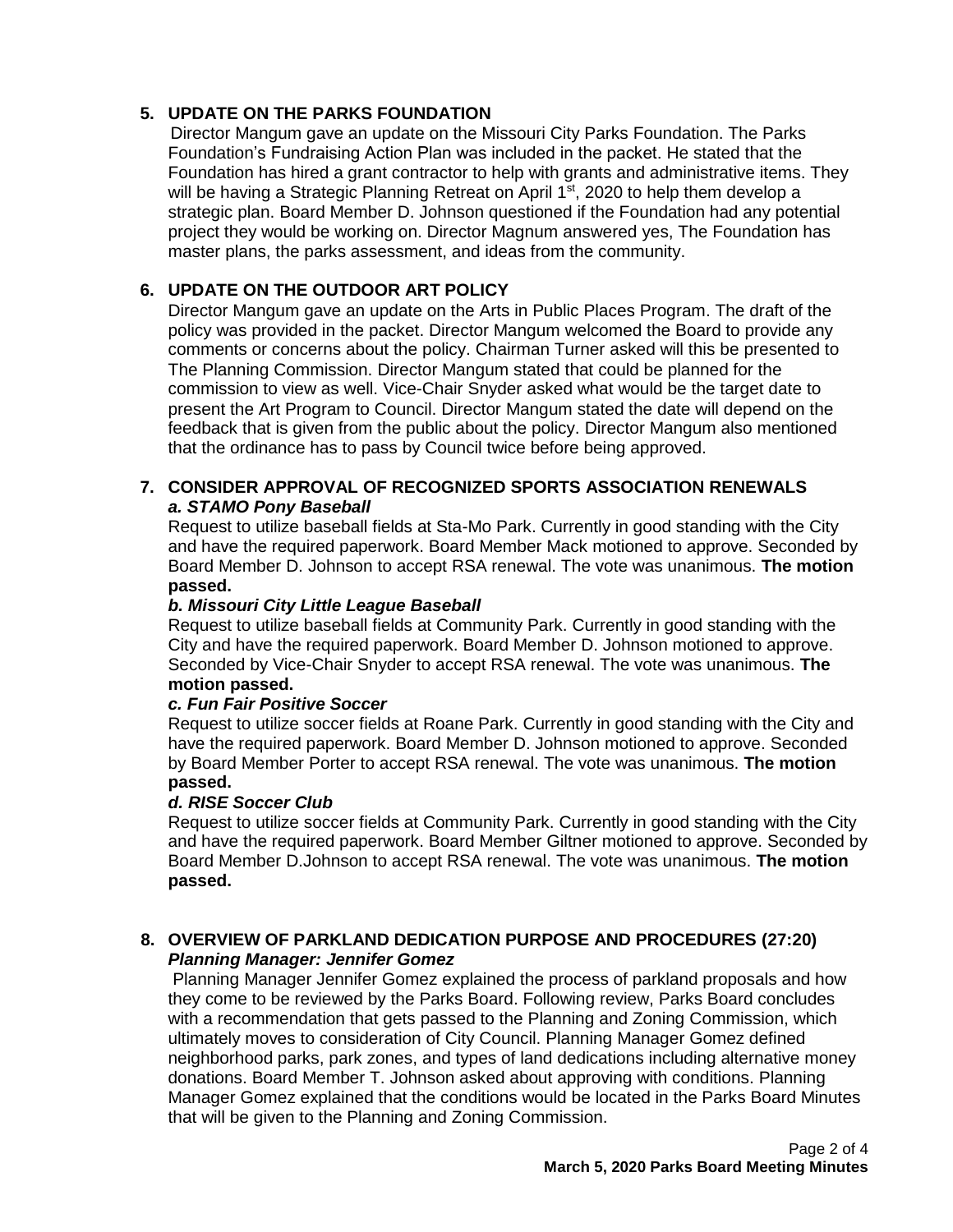## **9. STAFF REPORTS**

### *a. Parks Projects: Assistant Parks & Recreation Director Randy Troxell*

Assistant Director Troxell was not present. Director Mangum gave the updated on park projects. Assistant Director Troxell's report was included in the agenda packet. The second phase of Roane Park is complete and was 100% funded by Parkland Dedication funds. American Legion Park is under construction. It will be receiving a paved parking lot, new landscaping, a pavilion and restrooms. There were no further questions.

## *b. Parks Operations: Parks Superintendent Barry Hamilton*

Parks Superintendent Hamilton stated his report was in the agenda packet. There were no further questions.

## *c. Recreation: Recreation Superintendent Kevin Browne*

Recreation Superintendent Browne stated his report was in the agenda packet. He went on to highlight the new Chair Yoga Program, First Family Camp Out, and Park Clean Up. He stated that March will be just as eventful as February with Family Fun Night tomorrow night, Friday Night Hoops on March 13<sup>th</sup>, Friday Night Flicks on March 20<sup>th</sup>, March Madness on March 27<sup>th</sup>, and the return of Award Winning Mother Son Challenge on March 28<sup>th</sup>. There were no further questions.

## **10. DIRECTORS REPORT**

## *Parks and Recreation Director: Jason Mangum*

Director Mangum reported that staff had the opportunity to attend the 2020 TRAPS Institute in Galveston, TX. He commented on how dedicated the staff is to being the best they can be. He mentioned when he joined the department in 2014 he joined Parks Superintendent Hamilton as the two only employees who were Certified Parks and Recreation Professionals. Director Mangum then went on to receive his Certified Parks and Recreation Executive Certification which only a few people in the state of Texas have. He highlighted staff and their achievements like Recreation Superintendent Browne being a Certified Recreational Professional, Recreation Specialist Allison Vickery who is a Certified Therapeutic Recreation Specialist, Facility Operations Manager Fry and Recreation Manager Thompson also have gotten there Certification as a Recreational Professionals and Recreation Specialist Adam Lofters who received his certification in Youth Sport Administration. Director Mangum also recognized Recreation Superintendent Browne for being honored at TRAPS as the Texas Young Professional of the Year for the entire state of Texas. Director Mangum then went on to update the Board on the precautions taken for the Coronavirus. The department is preparing, stocking, and planning for if the virus escalates. He updated the Board on the department's pursuit of their CAPRA accreditation. They plan on being an accredited agency by 2021. Director Mangum plans to have all standards met by middle of this year. Board Member Joseph asked who issues this accreditation. Director Mangum stated the Commission for Accreditation of Parks and Recreation Agencies. Board Member D. Johnson commented on the great job the trainers Damion, James, and Edward are doing. Director Mangum stated he will be sure to pass the message along to those employees.

## **11. BOARD REPORTS**

Board Member Giltner stated that the Don't Mess with Texas Trash Off event is on April 4<sup>th</sup>. Board Member T. Johnson mentioned that AARP will be in attendance at the Farmers Market having a tent called "Seasoned Seniors" where they will be giving out free advice. Vice-Chair Snyder shared a document with the board about Kite Flying Festivals and the best time for those festivals being in March and April. He wanted to recommend that the department look into having a kite festival in windy months like March or April.